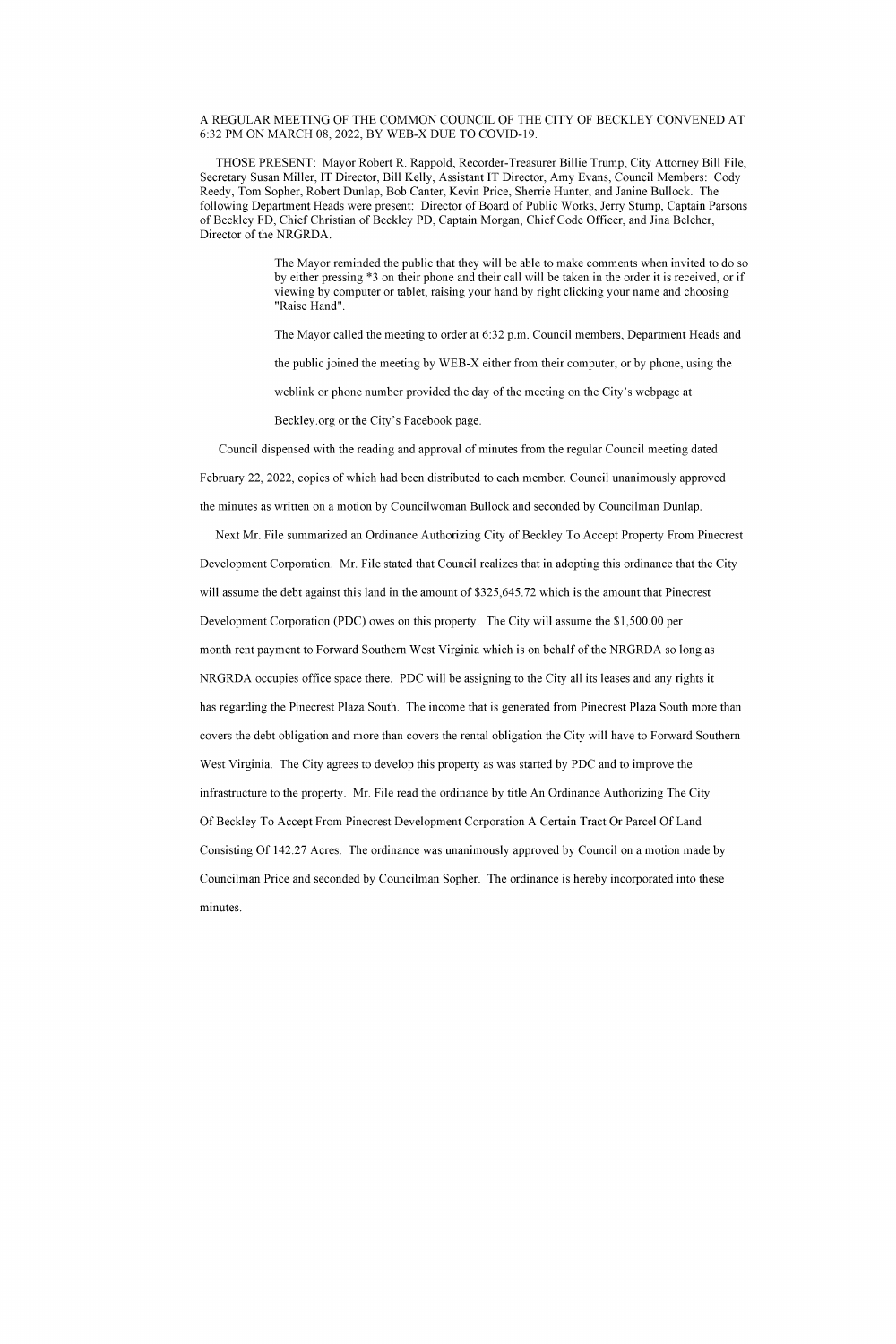Next Mr. File summarized an Ordinance Re-Enacting And Amending City Of Beckley Code Chapter 4. He stated that the ordinance updates the City's building code and brings it in compliance with the State of West Virginia's code. Mr. File said that this is done periodically when the WV Legislature updates the State Building Code to include the amendments and revisions made by the WV State Fire Commission. Mr. File read the ordinance by title Ordinance Re-Enacting And Amending City Of Beckley Code Chapter 4, Article I, Sections 4-9, 4-9.1, 4-10, 4-11, and 4-12. The ordinance was unanimously approved by Council on a motion made by Councilman Price and seconded by Councilman Sopher. The ordinance is hereby incorporated into these minutes.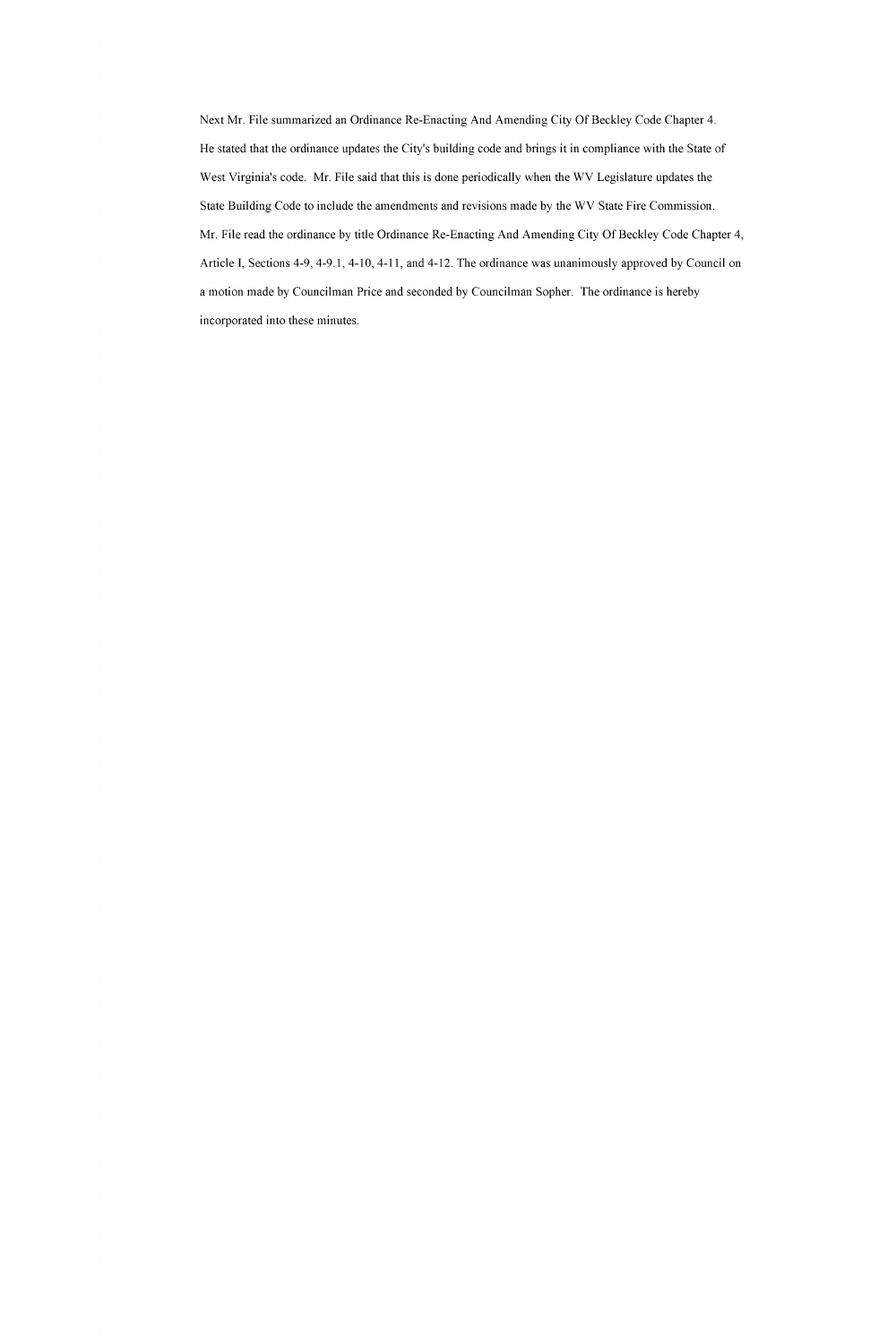Next was the second reading by title only and public hearing of an ordinance titled An Ordinance Authorizing City Of Beckley To Purchase A Tract Of Real Estate On Carter Street In The Hedrick-Walker-Carter Addition Described As Lot No. 418 And A Portion Of An Eighteen (18) Foot Alley Located Off Of Carter Street. Mr. File explained that the Beckley Sanitary Board is working on a stormwater project in this vicinity. The cost of this property is \$12,500.00 which is to be paid by the Beckley Sanitary Board. Mr. File opened the public hearing. There were no public comments. Mr. File closed the public hearing. The ordinance was unanimously approved on the first reading by Councilman Sopher and seconded by Councilman Price. This ordinance is incorporated into these minutes.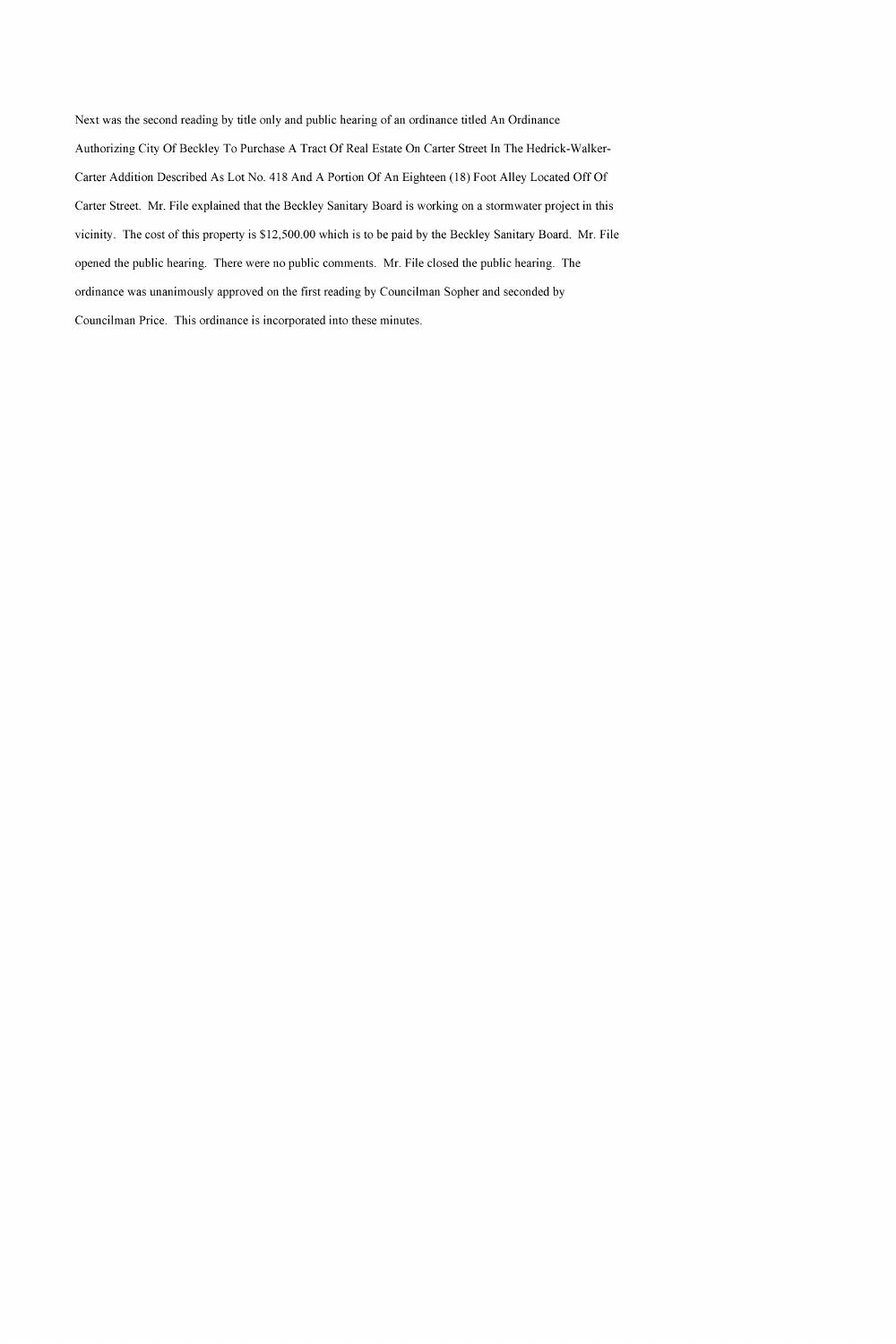Next was the second reading by title only by Mr. File and public hearing of an ordinance Authorizing City of Beckley To Purchase A Tract Of Real Estate In The Vicinity Of Carter Street And City Avenue In The Hedrick-Walker-Carter Addition As Shown On Tax Map 32, As Parcels 28, 29, 30, 31, 139, and 140, City of Beckley District. The cost of this property is \$8,000.00 which the Beckley Sanitary Board will pay. Mr. File opened the public hearing. There were no public comments. Mr. File closed the public hearing. The ordinance was unanimously approved by Council on a motion made by Councilman Dunlap and seconded by Councilman Canter. This ordinance is hereby incorporated into these minutes.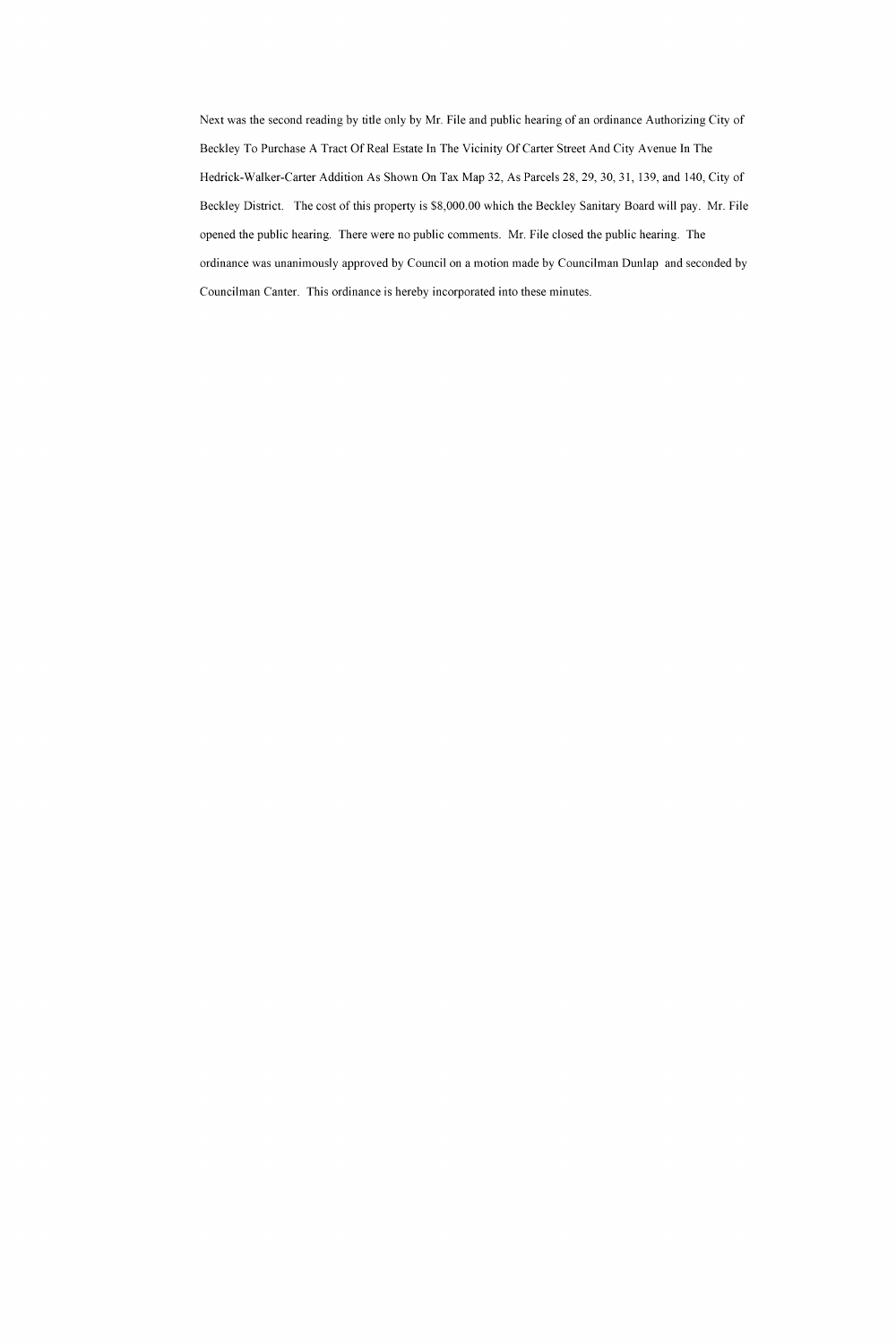The Mayor sought Mr. File's opinion as to whether the order of the items on the agenda could be altered. Mr. File said there was no problem in doing so. The Mayor then asked Recorder/Treasurer,

Billie Trump if the City received any bids for the roof repair for the WJLS building. Mr. Trump said the City received one bid which was from Frye Roofing, Inc. in the amount of \$96, 987.00. The bid will be given to Director of Board of Public Works, Jerry Stump, and Council Members at Large, Sherrie Hunter and Cody Reedy, to review with Mr. Trump. This bid is incorporated into these minutes.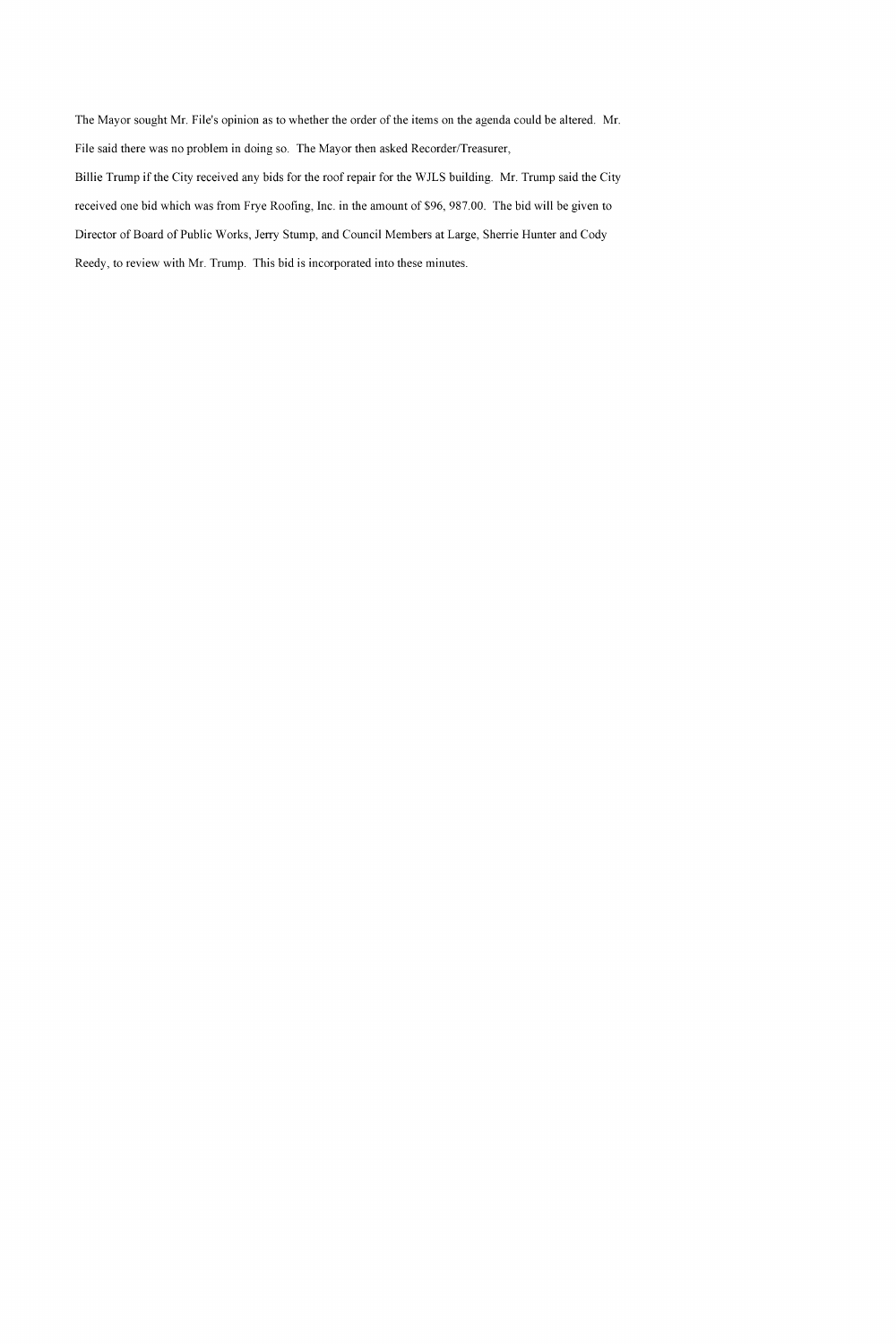Next the Mayor consulted with Mr. File to ask the correct procedure to bring the Ordinance Authorizing The City Of Beckley To Accept As A Gift From Harper Rentals, Inc. Real Property Identified As Lot 25, Main Street (Commonly Known As The WJLS Building) off the table. Mr. File stated that the Mayor can proceed with the ordinance once a motion to remove the ordinance from the table is adopted. A motion was made by Councilwoman Hunter, seconded by Councilman Bob, and unanimously approved by Council to take this ordinance off the table. Mr. File read by title only An Ordinance Authorizing The City Of Beckley To Accept As A Gift From Harper Rentals, Inc. Real Property Identified As Lot 25, Main Street (Commonly Known As The WJLS Building). This is the second reading of the ordinance. Mr. File opened the public hearing. Director of NRGRDA Jina Belcher stated that she is in favor of the City acquiring this space. Ms. Belcher stated that expansion space for The Hive is needed and this would be an ideal location. She stated that a local maker's marketplace, as well as a business incubation space would be ideal in this facility. Ms. Belcher asked that before the City invests any money for the roof repairs on the building that the capital stacking of the project be discussed first because the NRGRDA may have access to some potential grants and the City's funds would best be utilized as matched for this redevelopment, including the roof repair. Ms. Belcher asked if anyone had any questions regarding the potential use of the space. There were no questions for Ms. Belcher. There were no other public comments. Mr. File closed the public hearing. The ordinance was unanimously approved by Council on a motion made by Councilman Price and seconded by Councilwoman Hunter. Councilman Sopher thanked Controller Jessica Chandler for her due diligence in asking Mr. Bickey questions regarding this property and showing that it had a positive cash flow. Councilman Sopher said that if Ms. Belcher has any opportunities to use any grants regarding the Historical Landmark Commission that would be wonderful. He stated that he thinks this is a good investment and hopes that the City can draw some business to that corner of Beckley, and he likes that it is close to the campus of WVU Tech. This ordinance is hereby incorporated into these minutes.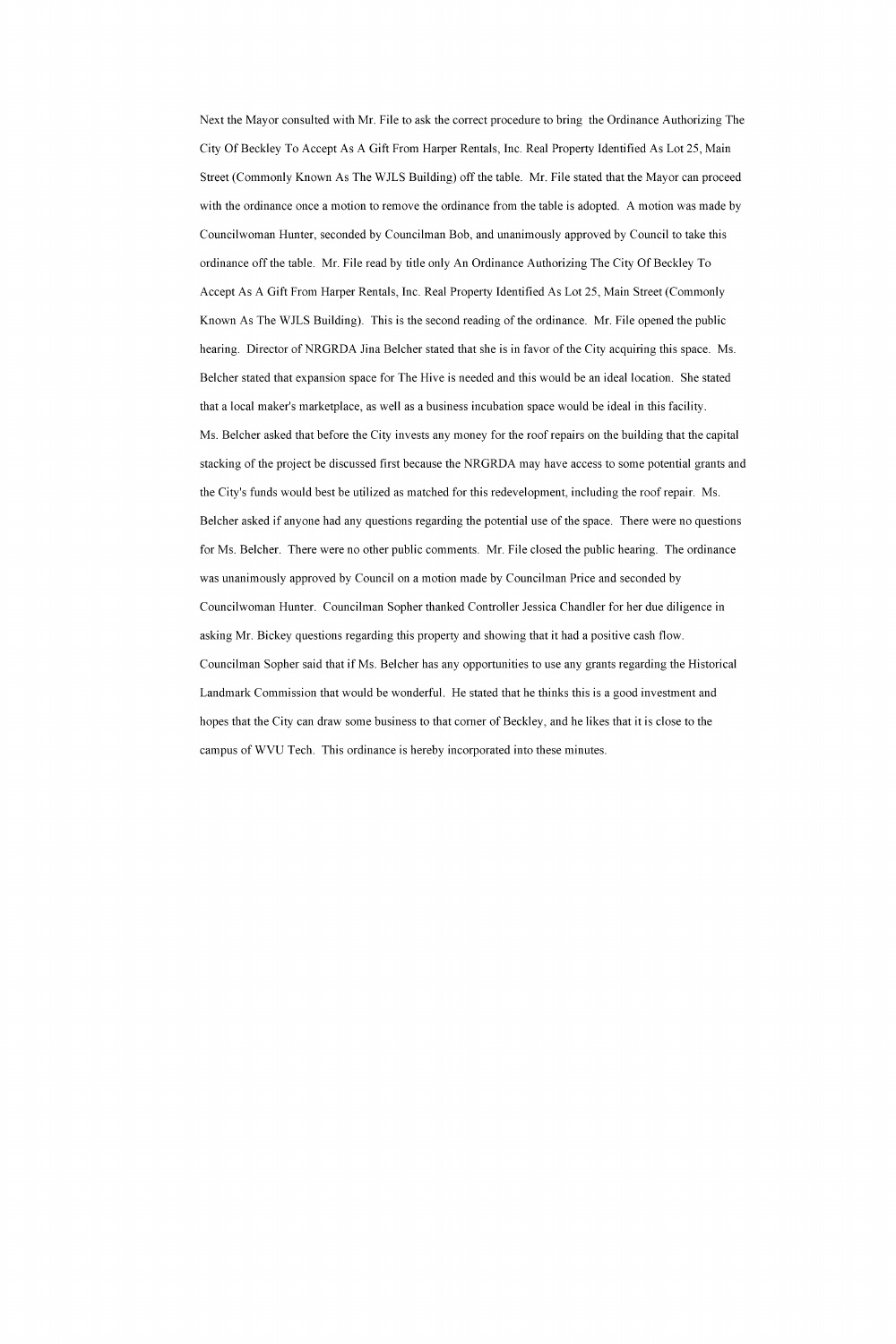Prior to the meeting Recorder/Treasurer, Billie Trump shared with Council members a comprehensive copy of the City's purposed budget for fiscal the 2022-23 year. He stated that the budget must be submitted in the month of March to the WV State Auditor's Office for approval. Mr. Trump stated that the budget can be amended. The State experienced some problems getting some of the tax information forwarded to the County. Therefore, the City needs to make an amendment to the ad valorem by increasing it to \$2,827,585.00, which is an increase of \$17,485.00. Mr. Trump explained that all of the revenue must be accounted for. Mr. Trump said that on the expense side he moved the additional \$17,485.00 to contingency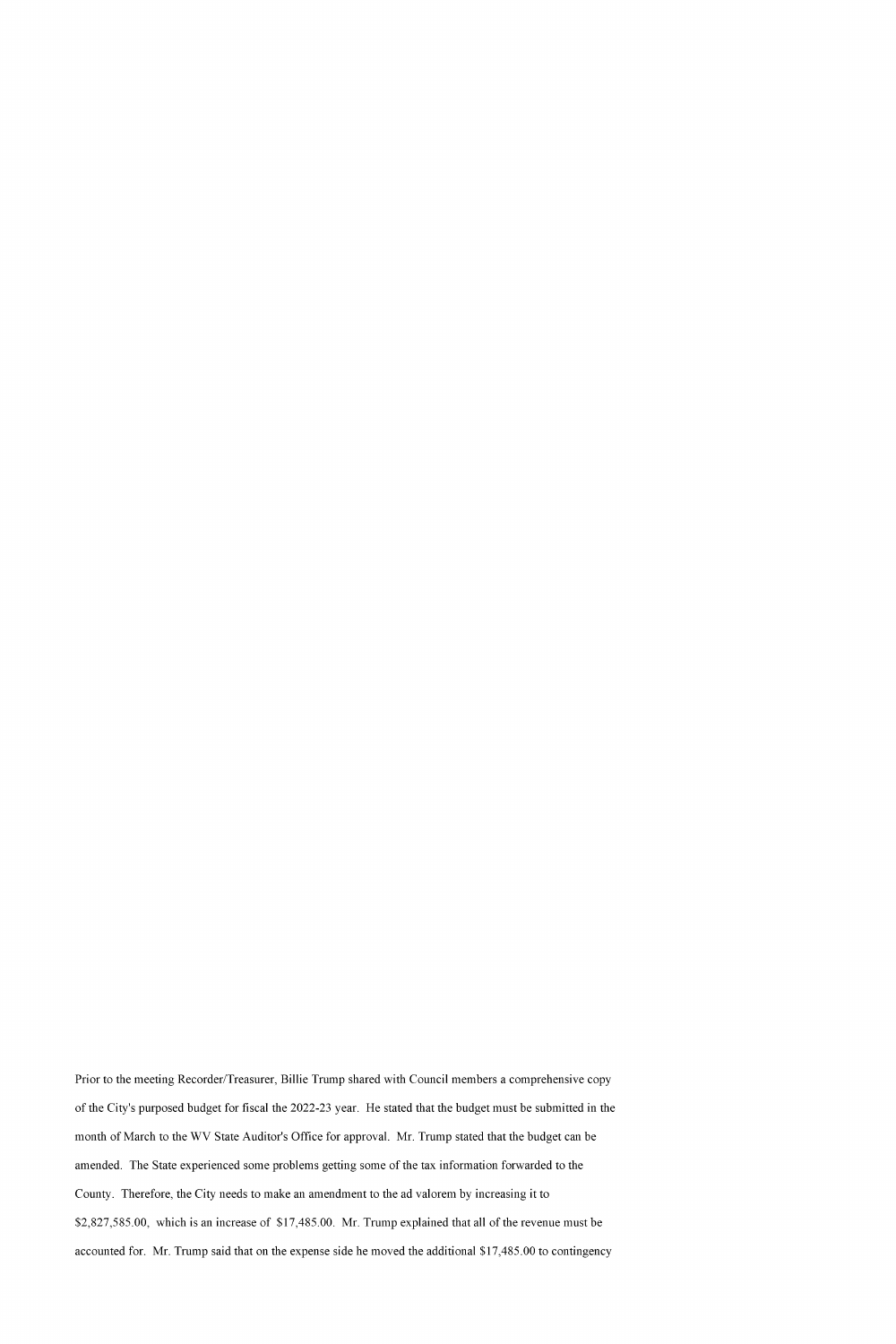which makes the contingency line-item total \$417,485.00. Mr. Trump asked if anyone had any questions regarding the budget. No one had any questions. The Mayor stated that the County Accessor's office delivered the numbers yesterday. He thanked Controller Jessica Chandler and Mr. Trump for their hard work on the budget. Council unanimously approved the budget on a motion made by Councilman Canter and seconded by Councilwoman Bullock. The budget for fiscal year 2022-23 is incorporated into these minutes.